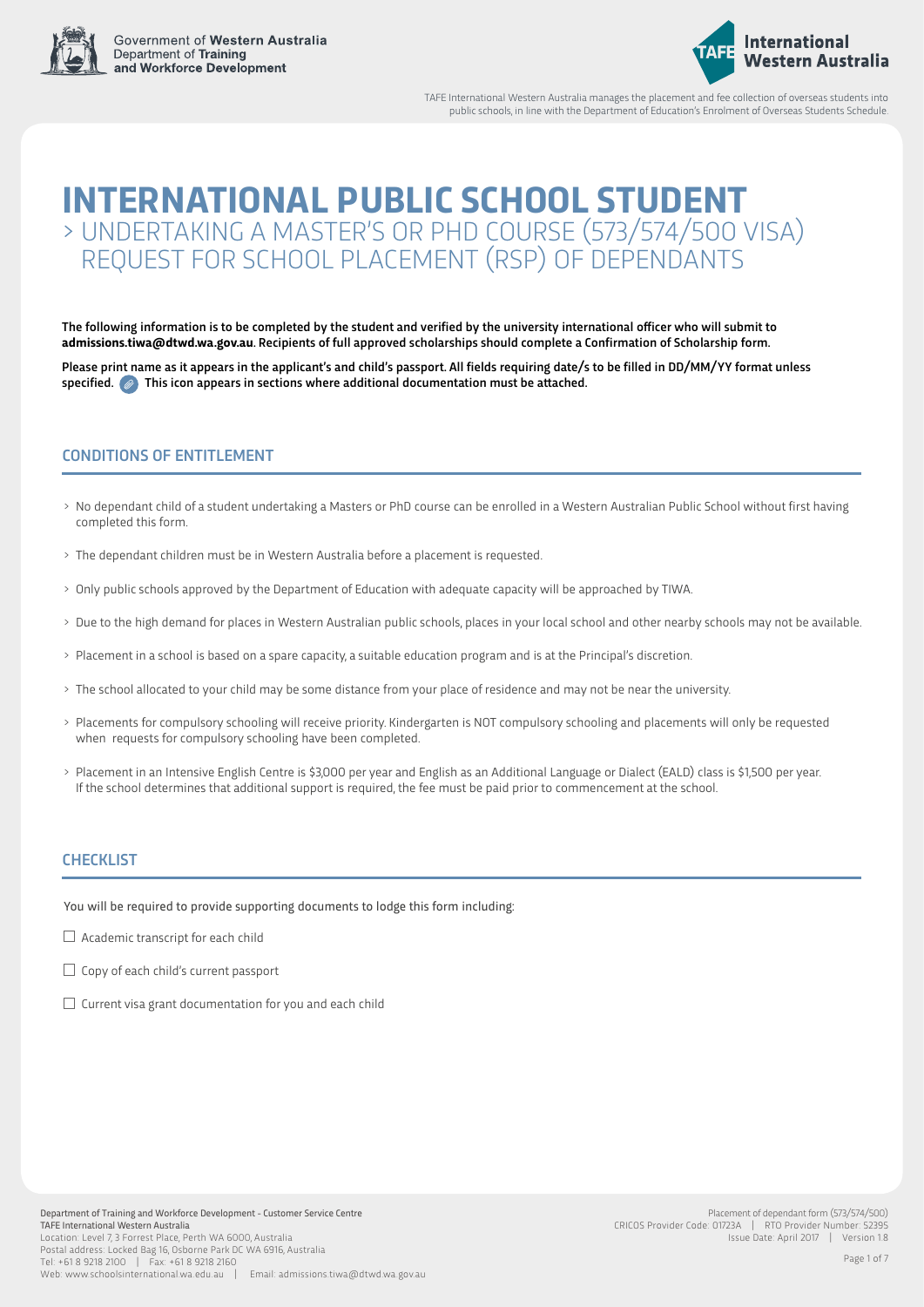### **CITIZENSHIP AND VISA**

| Country of birth:                                                                |              |  |  |
|----------------------------------------------------------------------------------|--------------|--|--|
| Country of citizenship (as shown on passport):                                   |              |  |  |
| Passport number:                                                                 | Expiry date: |  |  |
| Do you hold a current Australian Visa? $\Box$ Yes $\Box$ No<br>Visa expiry date: |              |  |  |
| If Yes, what type of visa do you hold?                                           |              |  |  |

### **1. UNIVERSITY INFORMATION**

| Name of university:            |        |
|--------------------------------|--------|
| Name of International Officer: |        |
| Telephone:                     | Email: |

### 2. POSTGRADUATE STUDENT'S INFORMATION

| Gender $\square$ M $\square$ F<br>Title (Mrs, Miss, Ms, Mr etc):<br>Date of birth:       |                  |  |  |  |
|------------------------------------------------------------------------------------------|------------------|--|--|--|
| Given name(s):<br>Family name:                                                           |                  |  |  |  |
| Relationship to student: $\Box$ Mother<br>$\Box$ Father<br>$\Box$ Guardian               |                  |  |  |  |
| Visa subclass (573/574):<br>Visa expiry date:                                            |                  |  |  |  |
| Sponsored student: $\Box$ Yes $\Box$ No<br>Student ID no.:                               |                  |  |  |  |
| Email:                                                                                   |                  |  |  |  |
| Passport nationality:                                                                    | Passport number: |  |  |  |
| Passport expiry date:                                                                    |                  |  |  |  |
| Local address in Western Australia:                                                      |                  |  |  |  |
| Number + Street:                                                                         | Suburb/City:     |  |  |  |
| Postcode/Zip code:<br>Telephone:                                                         | Mobile:          |  |  |  |
| Course details:                                                                          |                  |  |  |  |
| $\Box$ Masters $\Box$ PhD Course duration (years):<br>Course type:                       |                  |  |  |  |
| Is this placement for the current year? $\Box$ Yes or $\Box$ Next school year 20<br>(YY) |                  |  |  |  |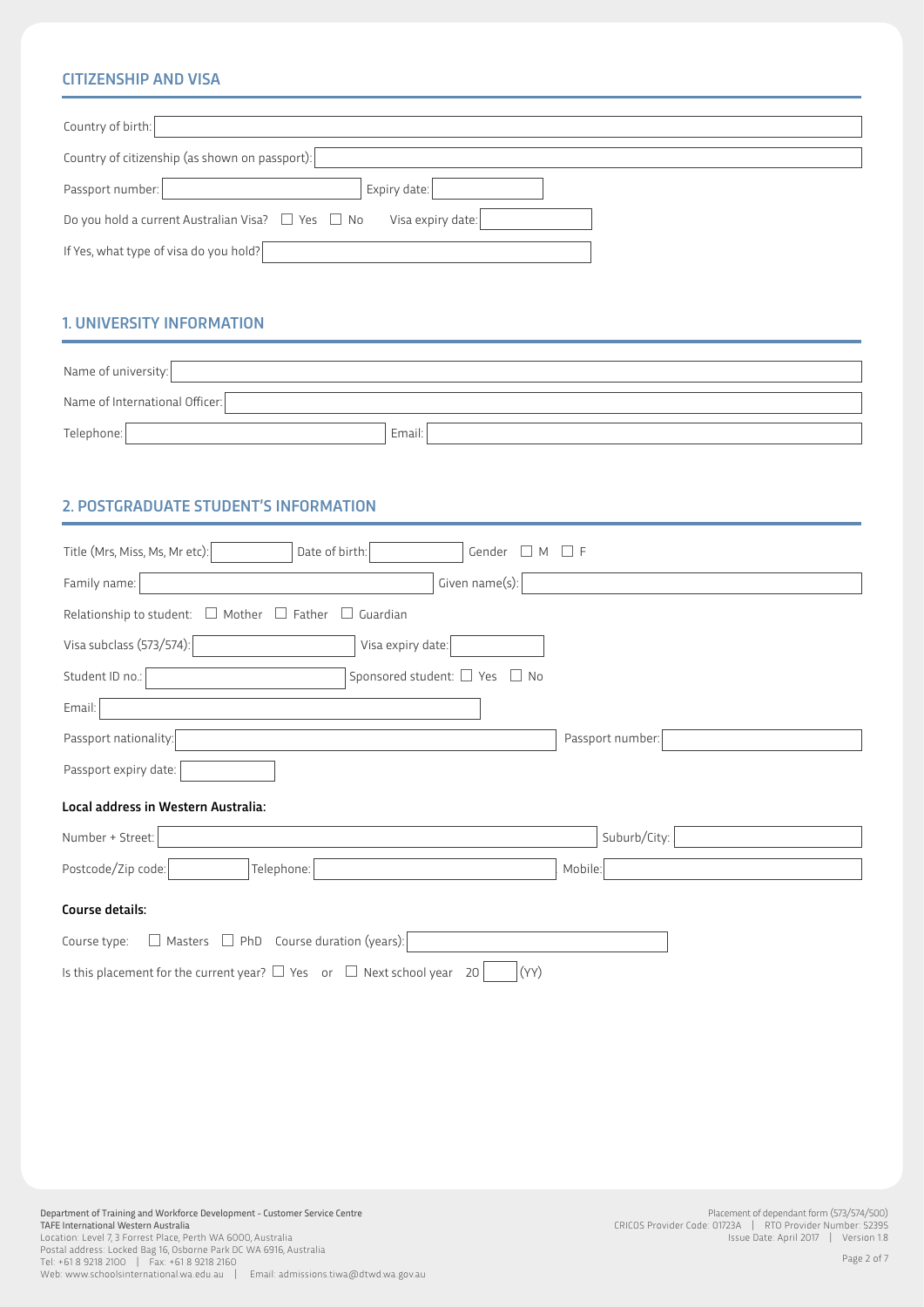# 3. DEPENDANT CHILD'S/CHILDREN'S INFORMATION (CHILD ONE)

| A separate sheet must be completed for each dependant child.                                                                                                                                                                                                                             |                                                                           |                         |
|------------------------------------------------------------------------------------------------------------------------------------------------------------------------------------------------------------------------------------------------------------------------------------------|---------------------------------------------------------------------------|-------------------------|
| Family name:                                                                                                                                                                                                                                                                             | Given name(s):                                                            |                         |
| Date of birth:<br>$\Box$ M<br>$\Box$ F<br>Gender                                                                                                                                                                                                                                         |                                                                           |                         |
| Visa number:<br>Passport nationality:                                                                                                                                                                                                                                                    |                                                                           |                         |
| Passport number:<br>Passport expiry date:                                                                                                                                                                                                                                                |                                                                           |                         |
| Current Visa subclass:<br>Visa expiry date:                                                                                                                                                                                                                                              |                                                                           |                         |
| Language:                                                                                                                                                                                                                                                                                |                                                                           |                         |
| What is your child's first language?                                                                                                                                                                                                                                                     | What language is spoken at home?                                          |                         |
| Is your child studying English anywhere before commencing studies at a Public Primary or Secondary School?                                                                                                                                                                               |                                                                           | $\Box$ No<br>$\Box$ Yes |
| If yes, where?                                                                                                                                                                                                                                                                           | For how long?                                                             |                         |
| Can you child speak English? $\Box$ Yes $\Box$ No                                                                                                                                                                                                                                        |                                                                           |                         |
| If yes please indicate your child's English language level: $\Box$ Low $\Box$ Medium $\Box$ High                                                                                                                                                                                         |                                                                           |                         |
| Please list school/s where other siblings are already placed:<br><b>Previous education:</b>                                                                                                                                                                                              |                                                                           |                         |
| Please attach transcripts of your child's most recent schooling results.                                                                                                                                                                                                                 |                                                                           |                         |
| Highest education:                                                                                                                                                                                                                                                                       | Country:<br>Year:                                                         |                         |
| Name of school:                                                                                                                                                                                                                                                                          | Year level studied:                                                       | Period of study:        |
| Has your child studied at another school in Australia before coming to TAFE International Western Australia (TIWA)?<br>Name of school:<br>If yes,<br>Year:                                                                                                                               |                                                                           | $\Box$ No<br>$\Box$ Yes |
| Period of study:<br>Year level studied:                                                                                                                                                                                                                                                  |                                                                           |                         |
| Disability/medical:                                                                                                                                                                                                                                                                      |                                                                           |                         |
| Students with disability may require additional support to participate in an appropriate educational program. Prior to enrolment, the level and<br>costs of providing adjustments for a student is determined on a case by case basis by the relevant School of Special Education Needs. |                                                                           |                         |
| Does your child have a disability, impairment or long-term medical condition which may require additional support? $\Box$ Yes $\Box$ No                                                                                                                                                  |                                                                           |                         |
| Please indicate the type/s of disability: $\Box$ Hearing                                                                                                                                                                                                                                 | $\Box$ Vision $\Box$ Learning $\Box$ Medical $\Box$ Mobility $\Box$ Other |                         |
| Please give brief details about their condition/disability:                                                                                                                                                                                                                              |                                                                           |                         |

in the contract of the contract of the contract of the contract of the contract of the contract of the contract of

in the contract of the contract of the contract of the contract of the contract of the contract of the contract of

in the contract of the contract of the contract of the contract of the contract of the contract of the contract of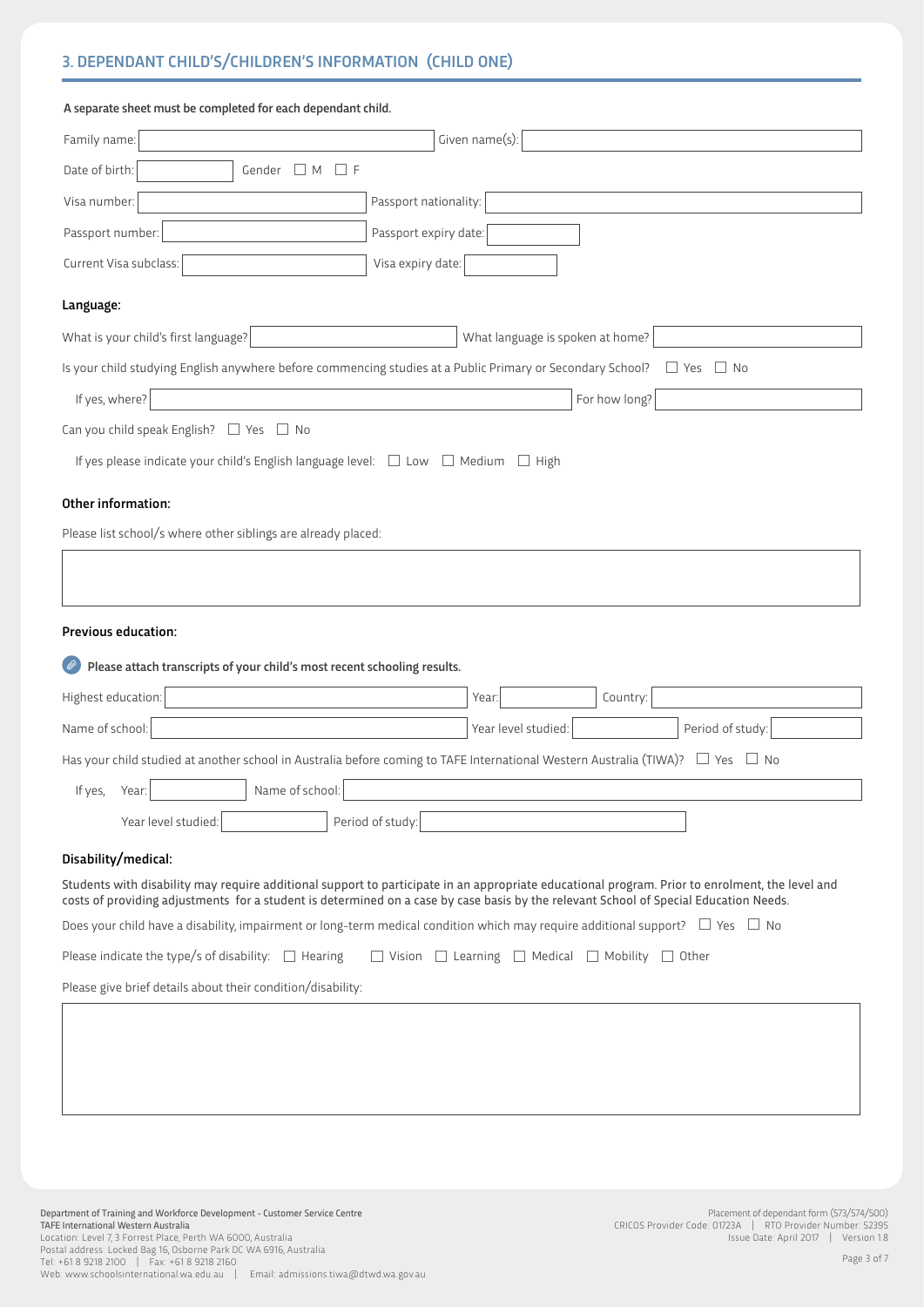# 3. DEPENDANT CHILD'S/CHILDREN'S INFORMATION (CHILD TWO, IF APPLICABLE)

| A separate sheet must be completed for each dependant child.                                               |                                                                                                                                                                                                                                                                                          |  |  |  |
|------------------------------------------------------------------------------------------------------------|------------------------------------------------------------------------------------------------------------------------------------------------------------------------------------------------------------------------------------------------------------------------------------------|--|--|--|
| Family name:                                                                                               | Given name(s):                                                                                                                                                                                                                                                                           |  |  |  |
| Date of birth:<br>Gender $\Box$ M<br>$\sqcup$ F                                                            |                                                                                                                                                                                                                                                                                          |  |  |  |
| Visa number:                                                                                               | Passport nationality:                                                                                                                                                                                                                                                                    |  |  |  |
| Passport number:                                                                                           | Passport expiry date:                                                                                                                                                                                                                                                                    |  |  |  |
| Current Visa subclass:                                                                                     | Visa expiry date:                                                                                                                                                                                                                                                                        |  |  |  |
| Language:                                                                                                  |                                                                                                                                                                                                                                                                                          |  |  |  |
| What is your child's first language?                                                                       | What language is spoken at home?                                                                                                                                                                                                                                                         |  |  |  |
| Is your child studying English anywhere before commencing studies at a Public Primary or Secondary School? | $\Box$ Yes<br>$\Box$ No                                                                                                                                                                                                                                                                  |  |  |  |
| If yes, where?                                                                                             | For how long?                                                                                                                                                                                                                                                                            |  |  |  |
| Can you child speak English? $\Box$ Yes $\Box$ No                                                          |                                                                                                                                                                                                                                                                                          |  |  |  |
| If yes please indicate your child's English language level: $\Box$ Low $\Box$ Medium $\Box$ High           |                                                                                                                                                                                                                                                                                          |  |  |  |
| Please list school/s where other siblings are already placed:                                              |                                                                                                                                                                                                                                                                                          |  |  |  |
| <b>Previous education:</b>                                                                                 |                                                                                                                                                                                                                                                                                          |  |  |  |
| Please attach transcripts of your child's most recent schooling results.                                   |                                                                                                                                                                                                                                                                                          |  |  |  |
| Highest education:                                                                                         | Country:<br>Year:                                                                                                                                                                                                                                                                        |  |  |  |
| Name of school:                                                                                            | Year level studied:<br>Period of study:                                                                                                                                                                                                                                                  |  |  |  |
|                                                                                                            | Has your child studied at another school in Australia before coming to TAFE International Western Australia (TIWA)? $\Box$ Yes $\Box$ No                                                                                                                                                 |  |  |  |
| Name of school:<br>If yes, Year:                                                                           |                                                                                                                                                                                                                                                                                          |  |  |  |
| Period of study:<br>Year level studied:                                                                    |                                                                                                                                                                                                                                                                                          |  |  |  |
| Disability/medical:                                                                                        |                                                                                                                                                                                                                                                                                          |  |  |  |
|                                                                                                            | Students with disability may require additional support to participate in an appropriate educational program. Prior to enrolment, the level and<br>costs of providing adjustments for a student is determined on a case by case basis by the relevant School of Special Education Needs. |  |  |  |
|                                                                                                            | Does your child have a disability, impairment or long-term medical condition which may require additional support? $\Box$ Yes $\Box$ No                                                                                                                                                  |  |  |  |
| Please indicate the type/s of disability: $\Box$ Hearing                                                   | $\Box$ Vision $\Box$ Learning $\Box$ Medical $\Box$ Mobility $\Box$ Other                                                                                                                                                                                                                |  |  |  |
| Please give brief details about their condition/disability:                                                |                                                                                                                                                                                                                                                                                          |  |  |  |

in the contract of the contract of the contract of the contract of the contract of the contract of the contract of

in the contract of the contract of the contract of the contract of the contract of the contract of the contract of

in the contract of the contract of the contract of the contract of the contract of the contract of the contract of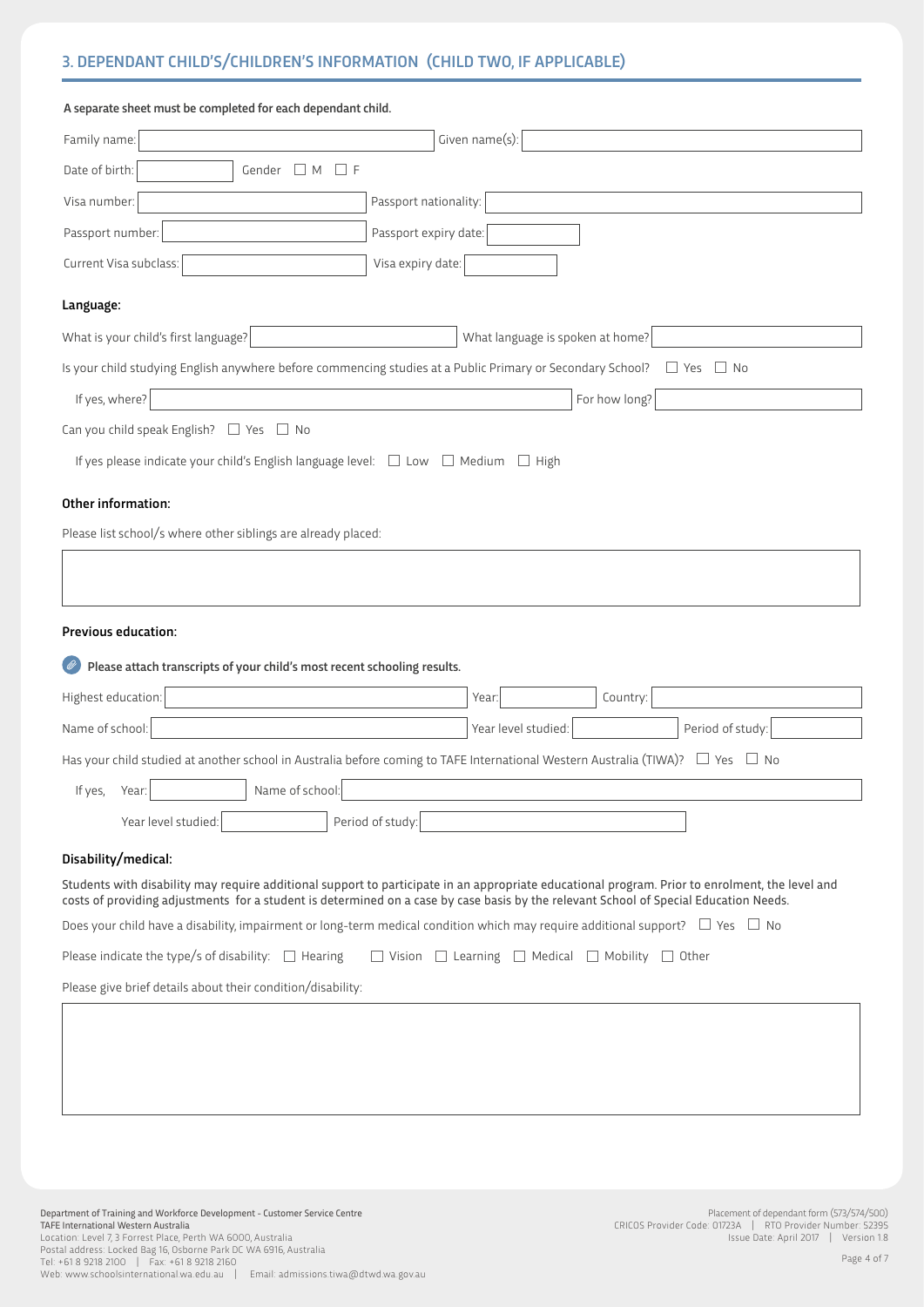# 3. DEPENDANT CHILD'S/CHILDREN'S INFORMATION (CHILD THREE, IF APPLICABLE)

| A separate sheet must be completed for each dependant child.                                                                                                                                                                                                                             |                                                                           |                         |  |  |
|------------------------------------------------------------------------------------------------------------------------------------------------------------------------------------------------------------------------------------------------------------------------------------------|---------------------------------------------------------------------------|-------------------------|--|--|
| Family name:<br>Given name(s):                                                                                                                                                                                                                                                           |                                                                           |                         |  |  |
| Date of birth:<br>$\Box$ M<br>$\Box$ F<br>Gender                                                                                                                                                                                                                                         |                                                                           |                         |  |  |
| Visa number:<br>Passport nationality:                                                                                                                                                                                                                                                    |                                                                           |                         |  |  |
| Passport number:<br>Passport expiry date:                                                                                                                                                                                                                                                |                                                                           |                         |  |  |
| Current Visa subclass:<br>Visa expiry date:                                                                                                                                                                                                                                              |                                                                           |                         |  |  |
| Language:                                                                                                                                                                                                                                                                                |                                                                           |                         |  |  |
| What is your child's first language?                                                                                                                                                                                                                                                     | What language is spoken at home?                                          |                         |  |  |
| Is your child studying English anywhere before commencing studies at a Public Primary or Secondary School?                                                                                                                                                                               |                                                                           | $\Box$ No<br>$\Box$ Yes |  |  |
| If yes, where?                                                                                                                                                                                                                                                                           | For how long?                                                             |                         |  |  |
| Can you child speak English? $\Box$ Yes $\Box$ No                                                                                                                                                                                                                                        |                                                                           |                         |  |  |
| If yes please indicate your child's English language level: $\Box$ Low $\Box$ Medium $\Box$ High                                                                                                                                                                                         |                                                                           |                         |  |  |
| Other information:                                                                                                                                                                                                                                                                       |                                                                           |                         |  |  |
| Please list school/s where other siblings are already placed:                                                                                                                                                                                                                            |                                                                           |                         |  |  |
|                                                                                                                                                                                                                                                                                          |                                                                           |                         |  |  |
|                                                                                                                                                                                                                                                                                          |                                                                           |                         |  |  |
| <b>Previous education:</b>                                                                                                                                                                                                                                                               |                                                                           |                         |  |  |
| Please attach transcripts of your child's most recent schooling results.                                                                                                                                                                                                                 |                                                                           |                         |  |  |
| Highest education:                                                                                                                                                                                                                                                                       | Year:<br>Country:                                                         |                         |  |  |
| Name of school:                                                                                                                                                                                                                                                                          | Year level studied:                                                       | Period of study:        |  |  |
| Has your child studied at another school in Australia before coming to TAFE International Western Australia (TIWA)?                                                                                                                                                                      |                                                                           | $\Box$ Yes<br>$\Box$ No |  |  |
| Name of school:<br>If yes,<br>Year:                                                                                                                                                                                                                                                      |                                                                           |                         |  |  |
| Period of study:<br>Year level studied:                                                                                                                                                                                                                                                  |                                                                           |                         |  |  |
| Disability/medical:                                                                                                                                                                                                                                                                      |                                                                           |                         |  |  |
| Students with disability may require additional support to participate in an appropriate educational program. Prior to enrolment, the level and<br>costs of providing adjustments for a student is determined on a case by case basis by the relevant School of Special Education Needs. |                                                                           |                         |  |  |
| Does your child have a disability, impairment or long-term medical condition which may require additional support? $\Box$ Yes $\Box$ No                                                                                                                                                  |                                                                           |                         |  |  |
| Please indicate the type/s of disability: $\Box$ Hearing                                                                                                                                                                                                                                 | $\Box$ Vision $\Box$ Learning $\Box$ Medical $\Box$ Mobility $\Box$ Other |                         |  |  |

in the contract of the contract of the contract of the contract of the contract of the contract of the contract of

in the contract of the contract of the contract of the contract of the contract of the contract of the contract of

in the contract of the contract of the contract of the contract of the contract of the contract of the contract of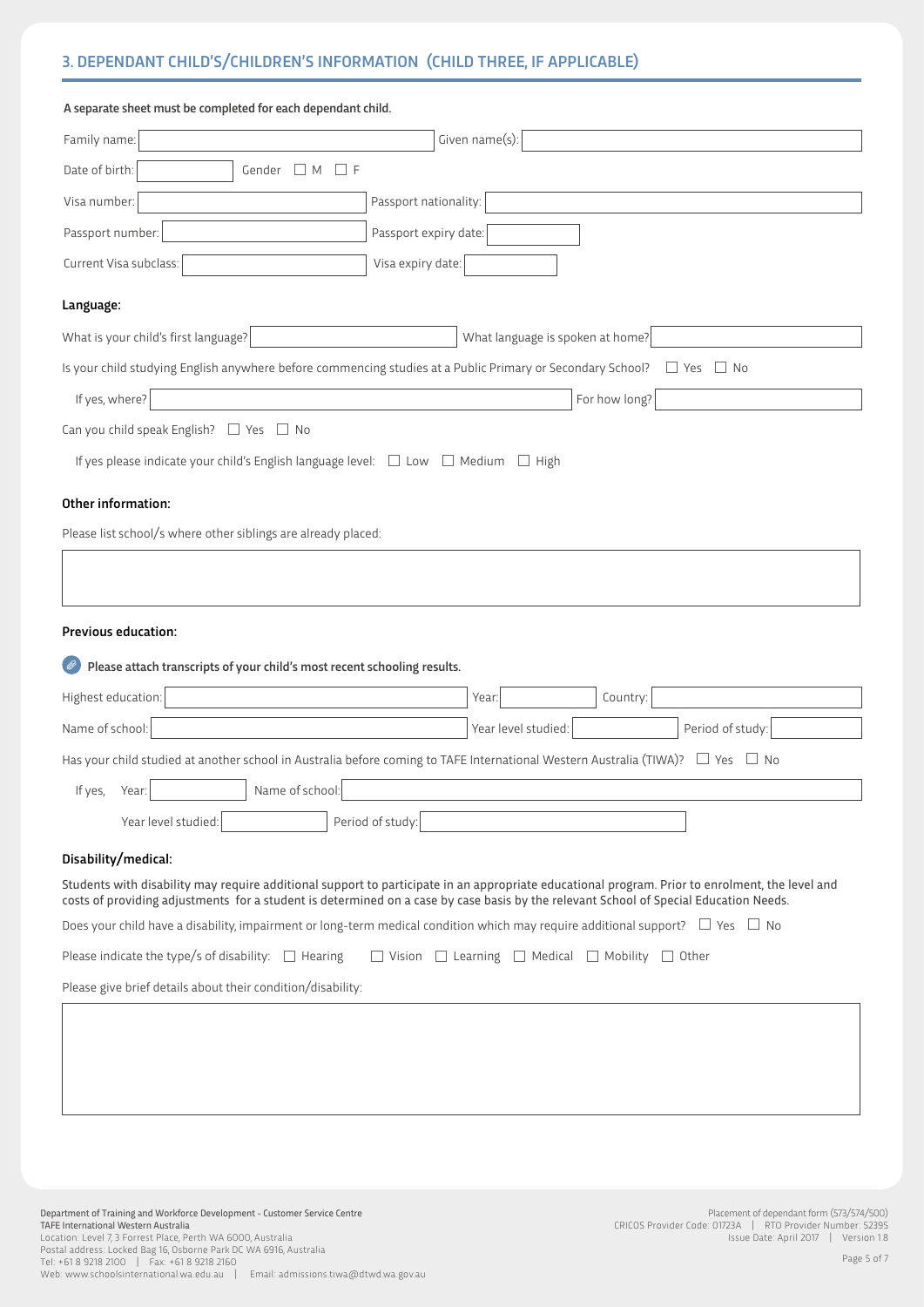## 3. DEPENDANT CHILD'S/CHILDREN'S INFORMATION (CHILD FOUR, IF APPLICABLE)

| A separate sheet must be completed for each dependant child.                                                                                                                                                                                                                             |                                                                           |                         |
|------------------------------------------------------------------------------------------------------------------------------------------------------------------------------------------------------------------------------------------------------------------------------------------|---------------------------------------------------------------------------|-------------------------|
| Family name:                                                                                                                                                                                                                                                                             | Given name(s):                                                            |                         |
| Date of birth:<br>$\Box$ F<br>Gender $\Box$ M                                                                                                                                                                                                                                            |                                                                           |                         |
| Passport nationality:<br>Visa number:                                                                                                                                                                                                                                                    |                                                                           |                         |
| Passport number:<br>Passport expiry date:                                                                                                                                                                                                                                                |                                                                           |                         |
| Current Visa subclass:<br>Visa expiry date:                                                                                                                                                                                                                                              |                                                                           |                         |
| Language:                                                                                                                                                                                                                                                                                |                                                                           |                         |
| What is your child's first language?                                                                                                                                                                                                                                                     | What language is spoken at home?                                          |                         |
| Is your child studying English anywhere before commencing studies at a Public Primary or Secondary School?                                                                                                                                                                               |                                                                           | $\Box$ Yes<br>$\Box$ No |
| If yes, where?                                                                                                                                                                                                                                                                           | For how long?                                                             |                         |
| Can you child speak English? $\Box$ Yes $\Box$ No                                                                                                                                                                                                                                        |                                                                           |                         |
| If yes please indicate your child's English language level: $\Box$ Low $\Box$ Medium $\Box$ High                                                                                                                                                                                         |                                                                           |                         |
| Other information:                                                                                                                                                                                                                                                                       |                                                                           |                         |
| Please list school/s where other siblings are already placed:                                                                                                                                                                                                                            |                                                                           |                         |
|                                                                                                                                                                                                                                                                                          |                                                                           |                         |
|                                                                                                                                                                                                                                                                                          |                                                                           |                         |
| <b>Previous education:</b>                                                                                                                                                                                                                                                               |                                                                           |                         |
| Please attach transcripts of your child's most recent schooling results.                                                                                                                                                                                                                 |                                                                           |                         |
| Highest education:                                                                                                                                                                                                                                                                       | Country:<br>Year:                                                         |                         |
| Name of school:                                                                                                                                                                                                                                                                          | Year level studied:                                                       | Period of study:        |
| Has your child studied at another school in Australia before coming to TAFE International Western Australia (TIWA)? $\Box$ Yes                                                                                                                                                           |                                                                           | $\Box$ No               |
| If yes, Year:<br>Name of school:                                                                                                                                                                                                                                                         |                                                                           |                         |
| Period of study:<br>Year level studied:                                                                                                                                                                                                                                                  |                                                                           |                         |
| Disability/medical:                                                                                                                                                                                                                                                                      |                                                                           |                         |
| Students with disability may require additional support to participate in an appropriate educational program. Prior to enrolment, the level and<br>costs of providing adjustments for a student is determined on a case by case basis by the relevant School of Special Education Needs. |                                                                           |                         |
| Does your child have a disability, impairment or long-term medical condition which may require additional support? $\Box$ Yes $\Box$ No                                                                                                                                                  |                                                                           |                         |
| Please indicate the type/s of disability: $\Box$ Hearing                                                                                                                                                                                                                                 | $\Box$ Vision $\Box$ Learning $\Box$ Medical $\Box$ Mobility $\Box$ Other |                         |

in the contract of the contract of the contract of the contract of the contract of the contract of the contract of

in the contract of the contract of the contract of the contract of the contract of the contract of the contract of

in the contract of the contract of the contract of the contract of the contract of the contract of the contract of

Please give brief details about their condition/disability: